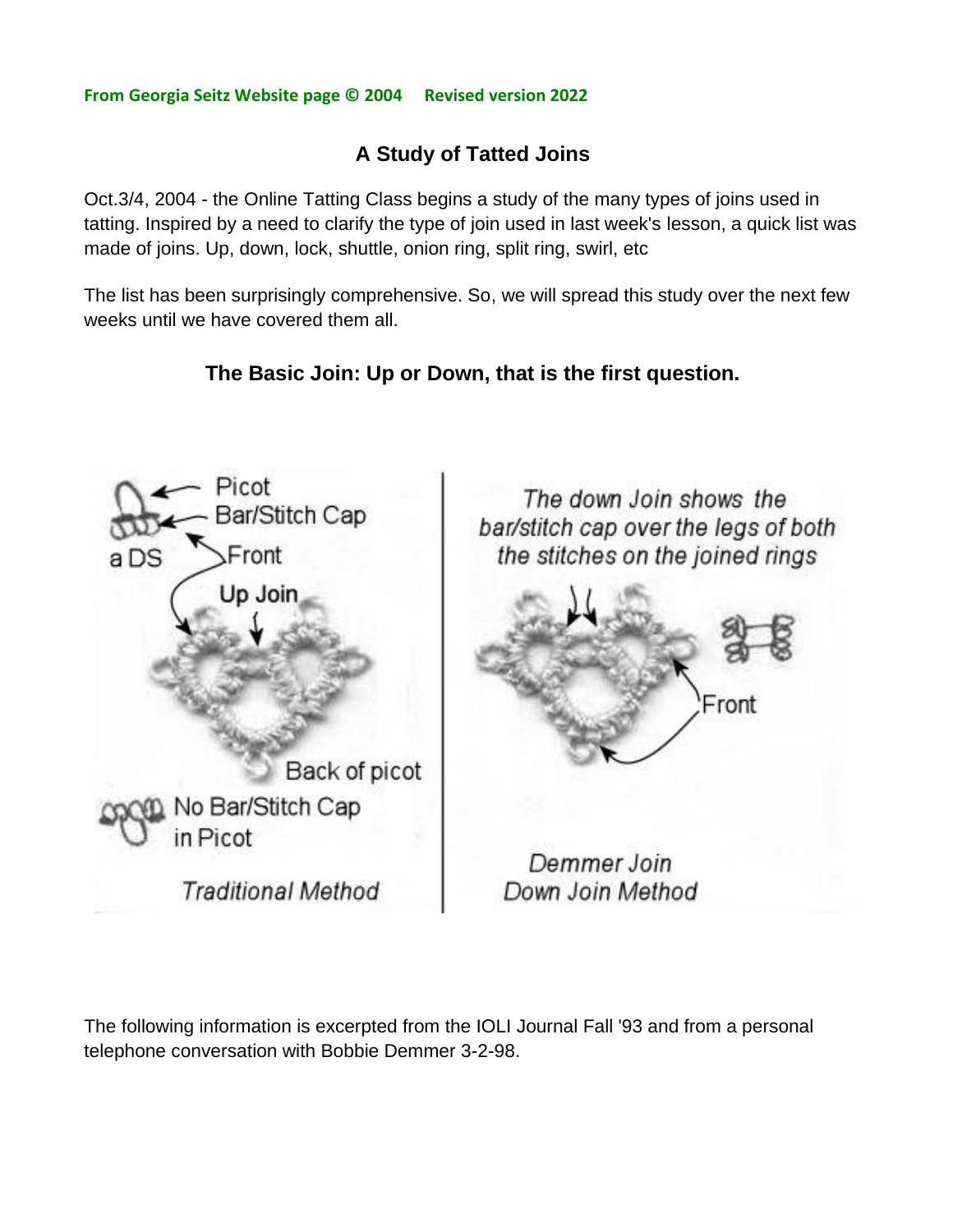The traditional join, the **UP** join, in tatting is made by laying the picot across the working thread, pulling the working thread up thru the picot and slipping the shuttle thru the loop thus formed and then the slack is pulled back down thru the picot and tightened up.





The join is counted as merely a space by many tatters. Other tatters follow the join with a half stitch. This method leaves a

.



The **DOWN** join places the picot beneath the working thread which is then pulled down thru the picot and the shuttle slips thru the loop thus formed from front to back and then the slack is pulled up and tightened.



This type of join may be followed by the first DS of the next set, or it may be counted as the first DS of the set or it may be followed by only a HS. Tatter's choice. This method leaves a barely visible horizontal piece of thread between the DS.